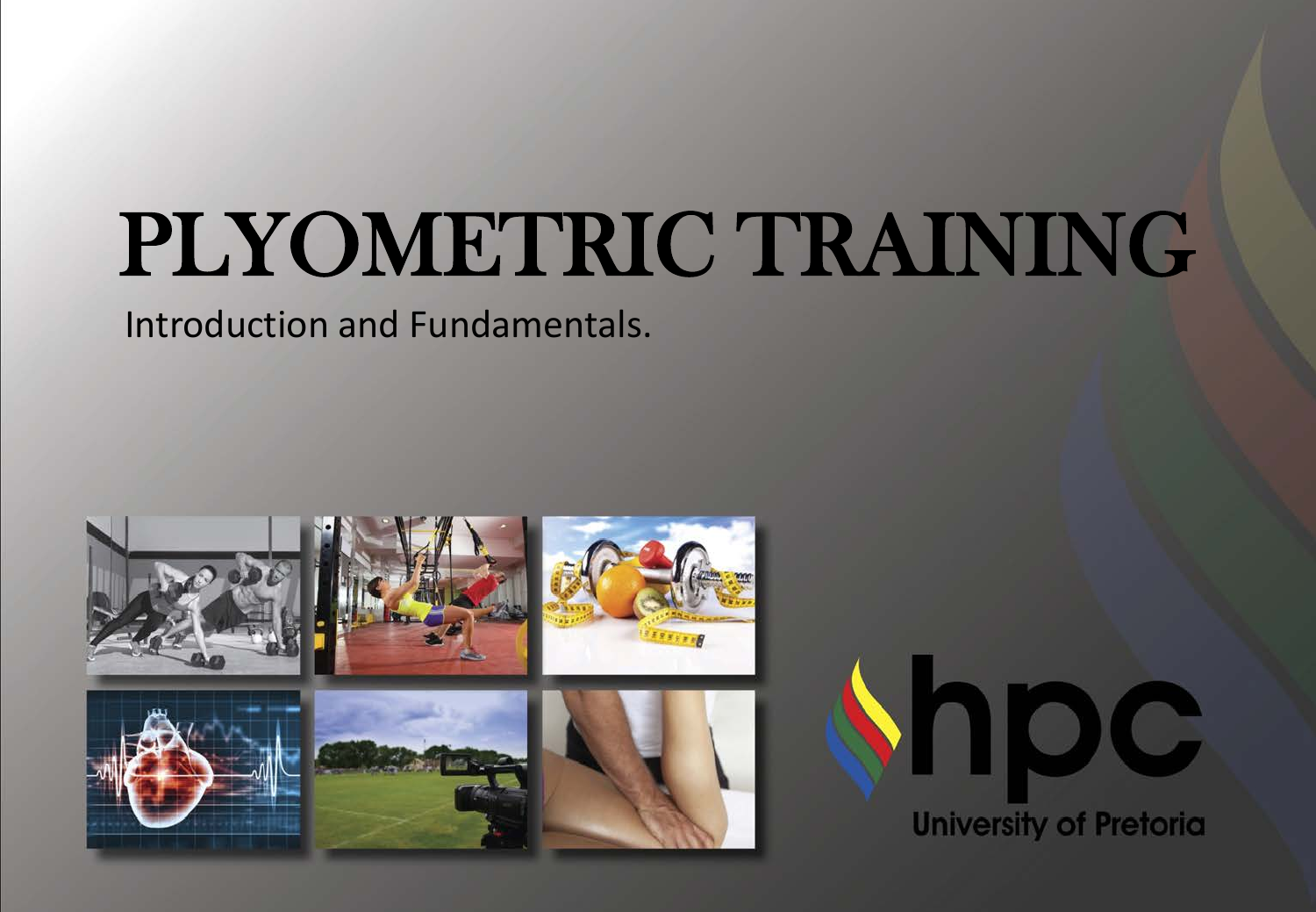

sport, science, knowledge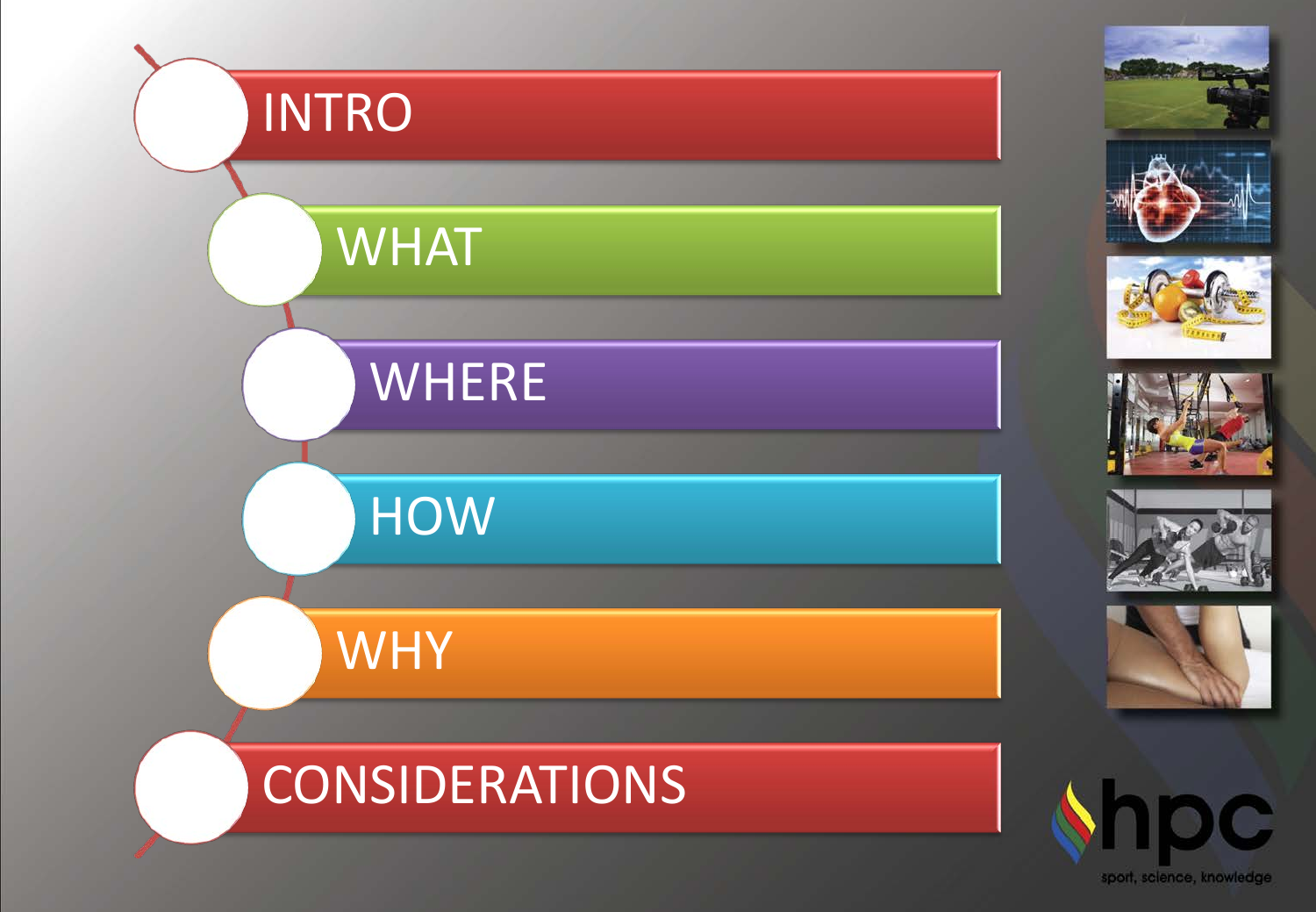#### INTRO

#### • HISTORY:

- Developed in the 1950's and 1960's in Russia, ("Shock Training").
- Progressed to "Plyometrics" , by American Fred Wilt.
- Widely used and researched in many sports codes in terms of training methods.











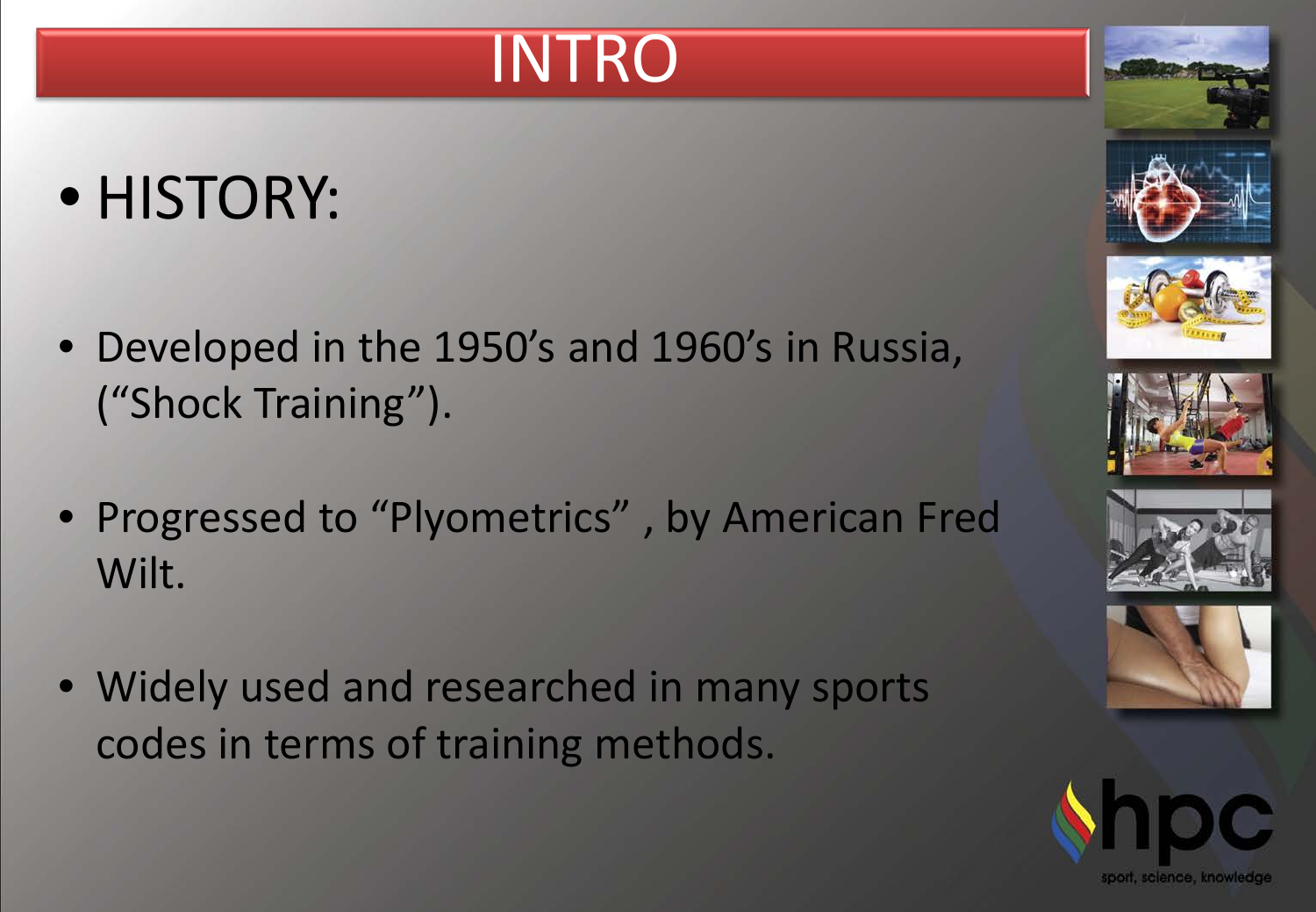#### INTRO

#### • GENERAL MUSCULAR MOVEMENTS:

- Isotonic, Isometric & Isokinetic
- Isotonic:
- Length change of the muscle
- Concentric muscle action: Shorten
- **Eccentric Muscle action: Lengthen**







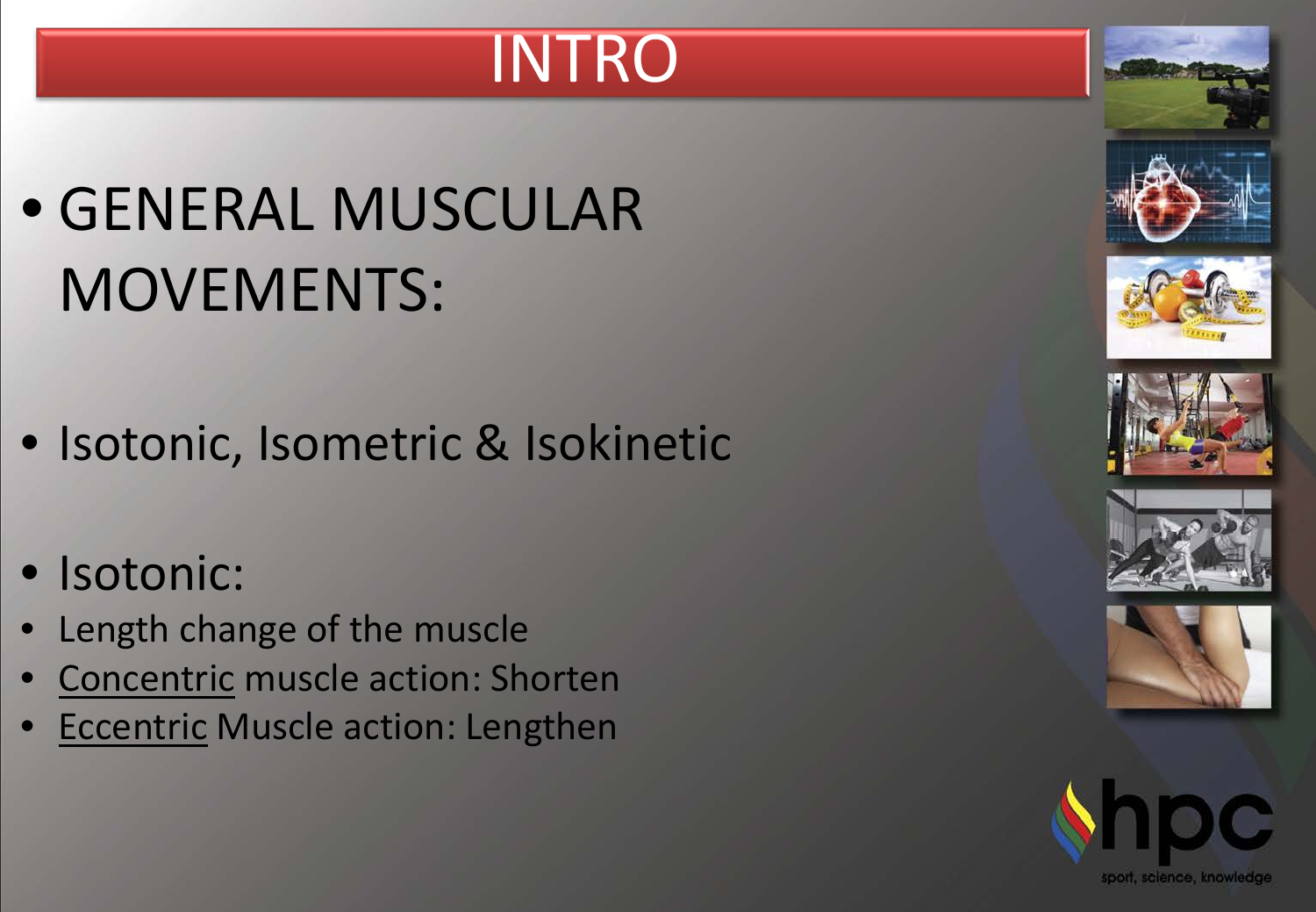#### INTRO

#### • GENERAL MUSCULAR MOVEMENTS













 $(A)$ 

 $(B)$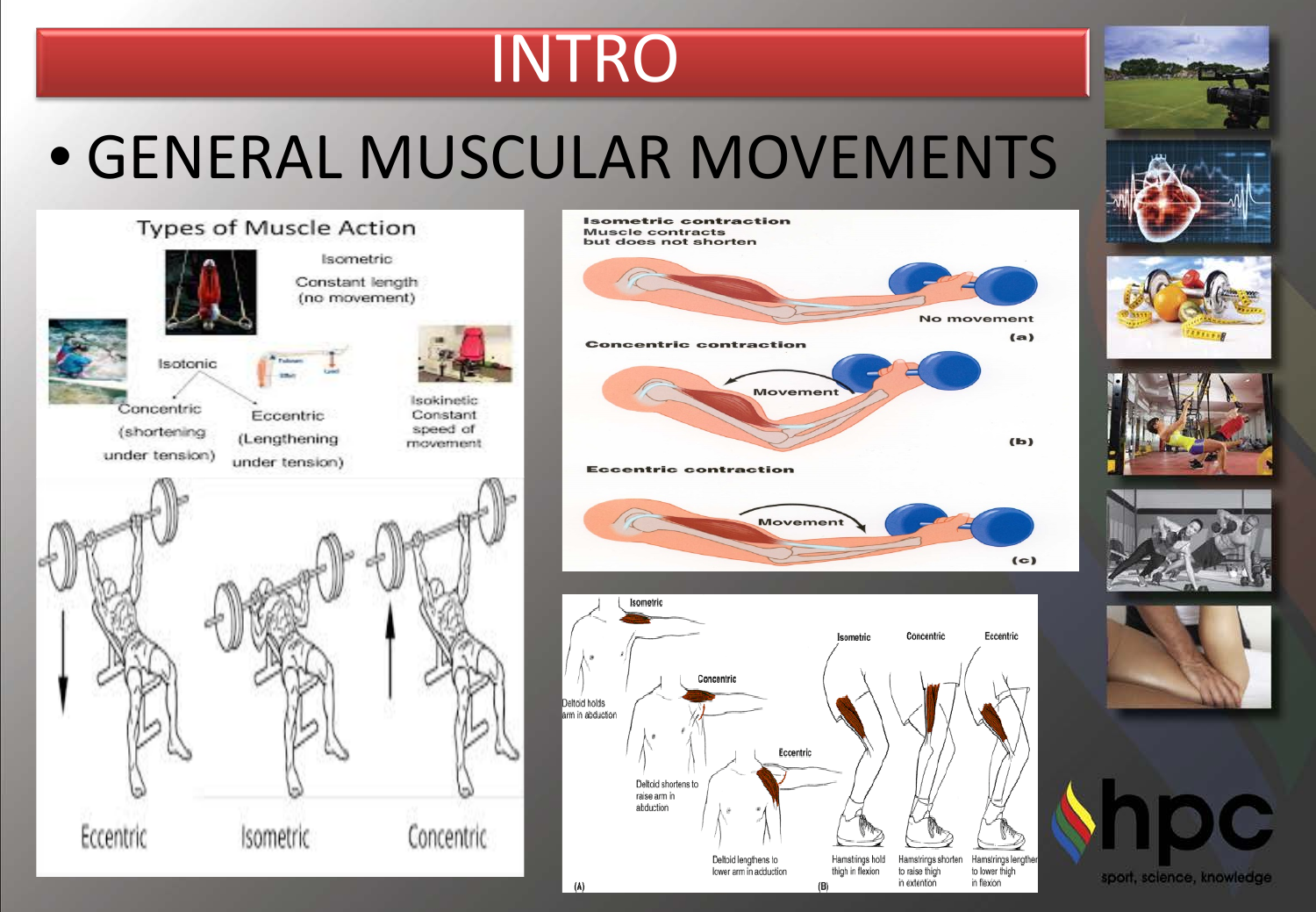#### WHAT

#### Mechanics of plyometrics

- 1. Eccentric ''stretching'' of the muscle,
- 2. is rapidly terminated by a powerful isometric contraction, thus initiating a stretch reflex, where elastic energy is stored.
- 3. Stored energy increases force in the subsequent concentric action.
- **Stretch-shortening cycle (SSC),**
- SSC combines mechanical and neurophysiological mechanisms .
- Plyometrics is a means to develop stretch shortening cycle ability.









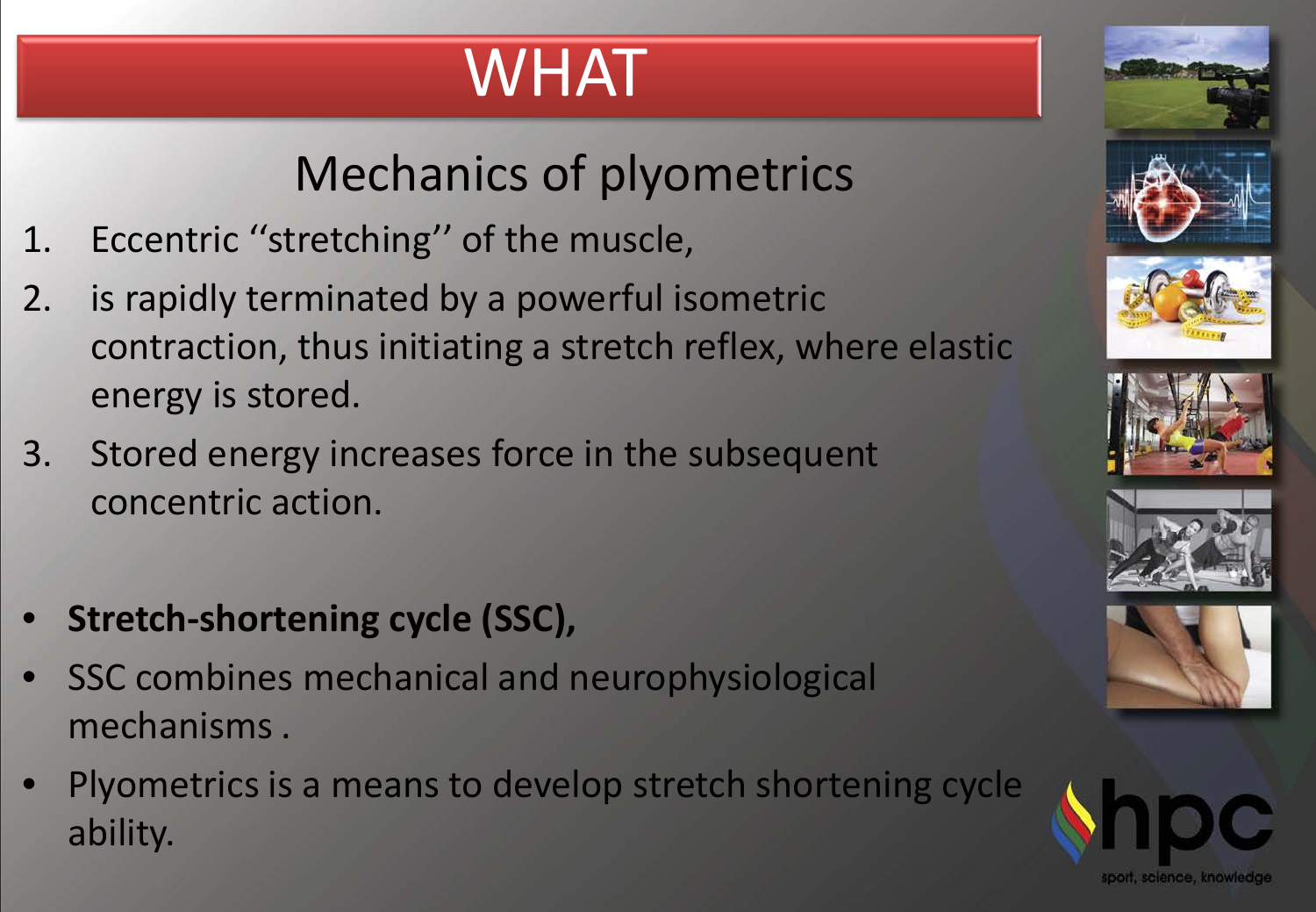### WHY

- **Strong Associations with improvements in:**
- Muscle strength
- Muscle power
- Bone strength
- **Balance**
- **Agility**
- **Speed**
- Resistance to injury
- Sports performance
- **Outlook on physical activity**
- 4 weeks to see improvement











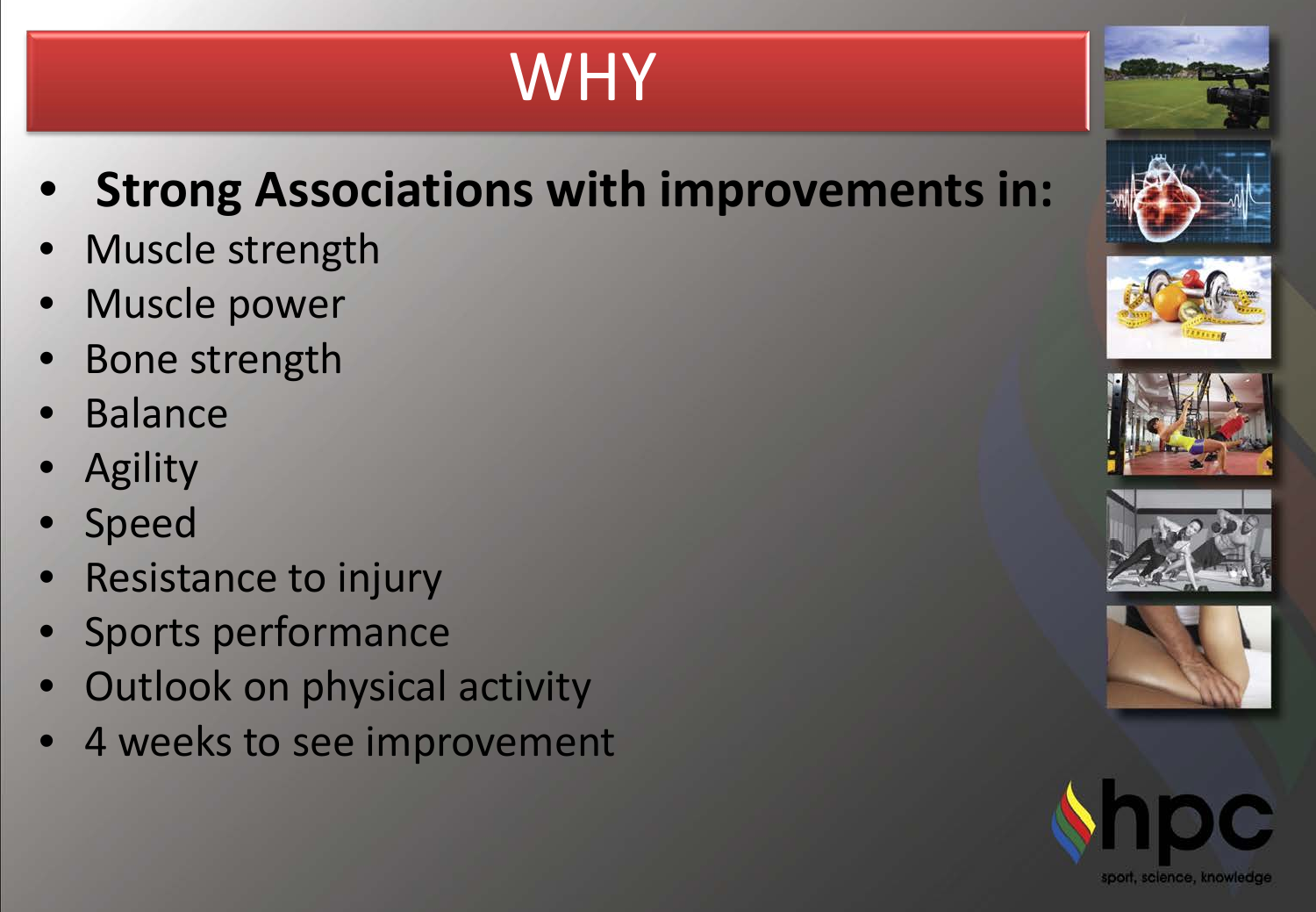### **WHY**

- Can be used in conjunction with other training to develop explosive quick movements.
- Enhanced neuromuscular coordination.
- Increase the rate of stretching and shortening of muscle so that the stored elastic energy transfers more rapidly to the next explosive movement.







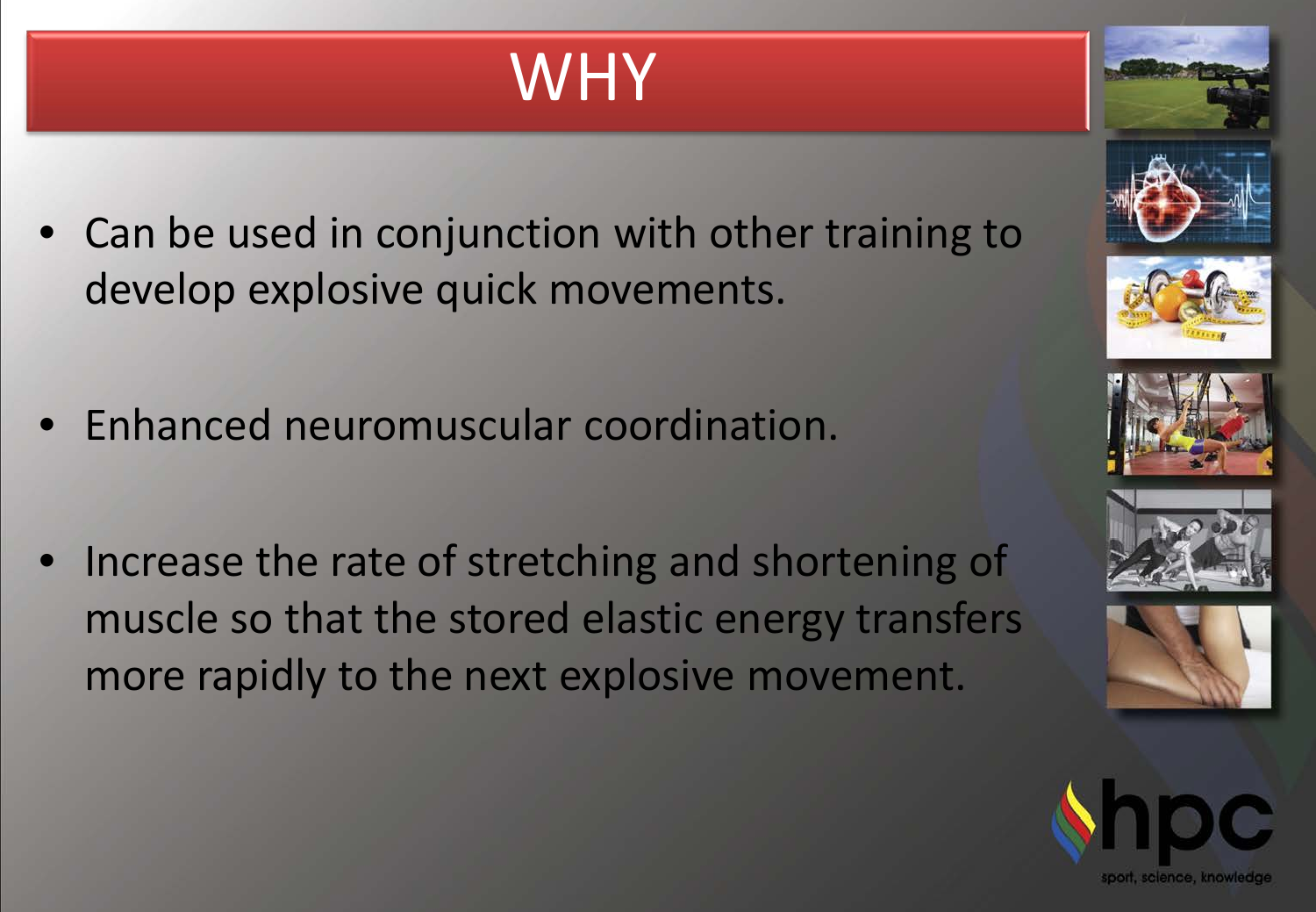#### FYI

#### RESISTANCE VS PLYOMETRIC TRANING



- RESISTANCE TRAINING: INCREASE MASS, HIGHER INERTIA
- PLYOMETRIC TRAINING: INCREASE IN ACCELERATION AND LOWER INERTIA

THERE FOR TARGETING HIGH LEVELS OF CNS STIMULATION AND NEUROMUSCULAR PROCESSES













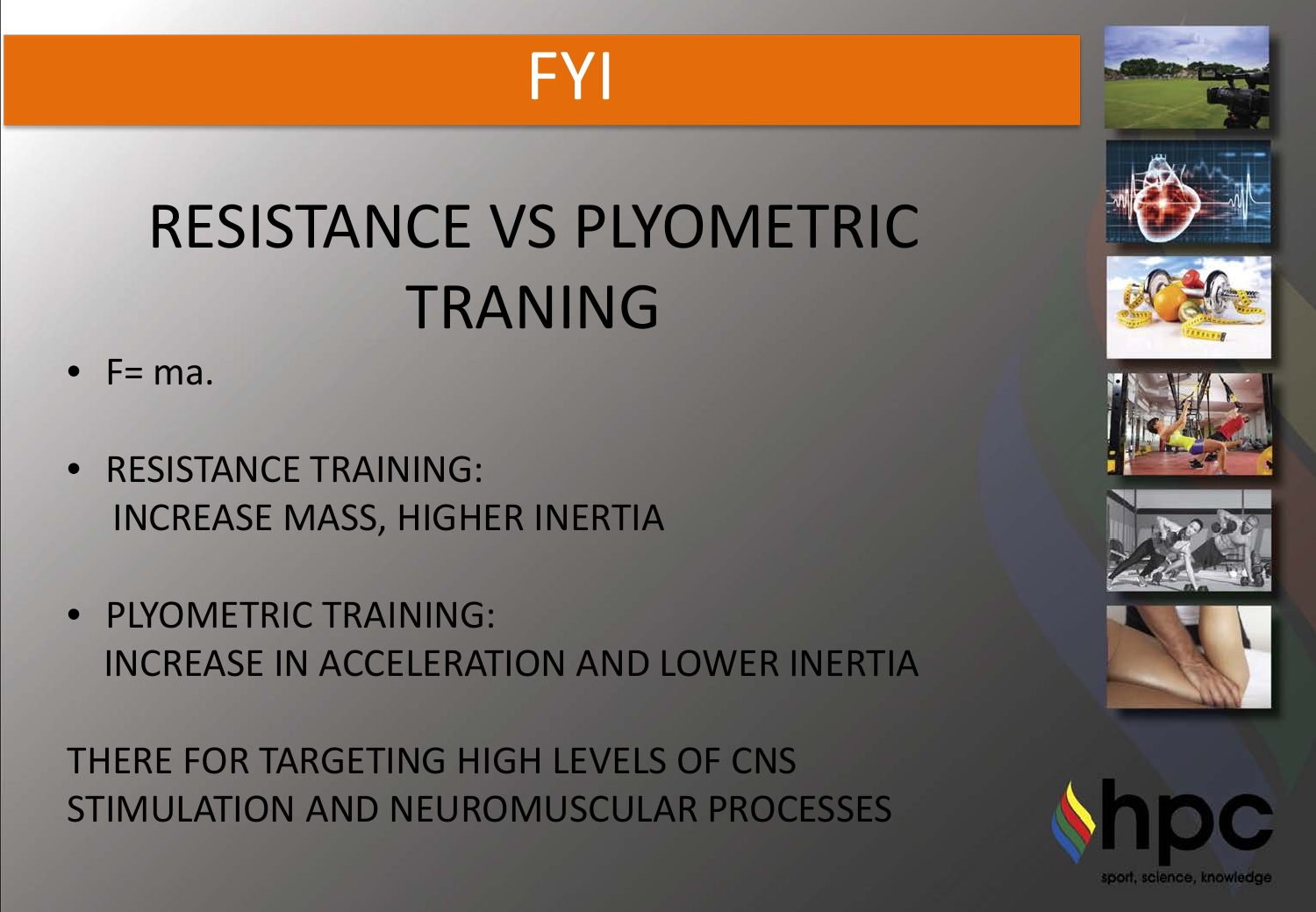#### WHERE

- PLYOMETRIC FOCUSED SESSIONS
- WARM-UPS:
	- Neuromuscular Stimulation
	- Means of "switching on"
	- Potentiation
- COMBINED/COMPLEX TRAINING REGIMES:
	- More experienced athletes
	- ie. Resistance training combined with plyometrics
	- Program design is **NB:** to achieve greatest benefit.









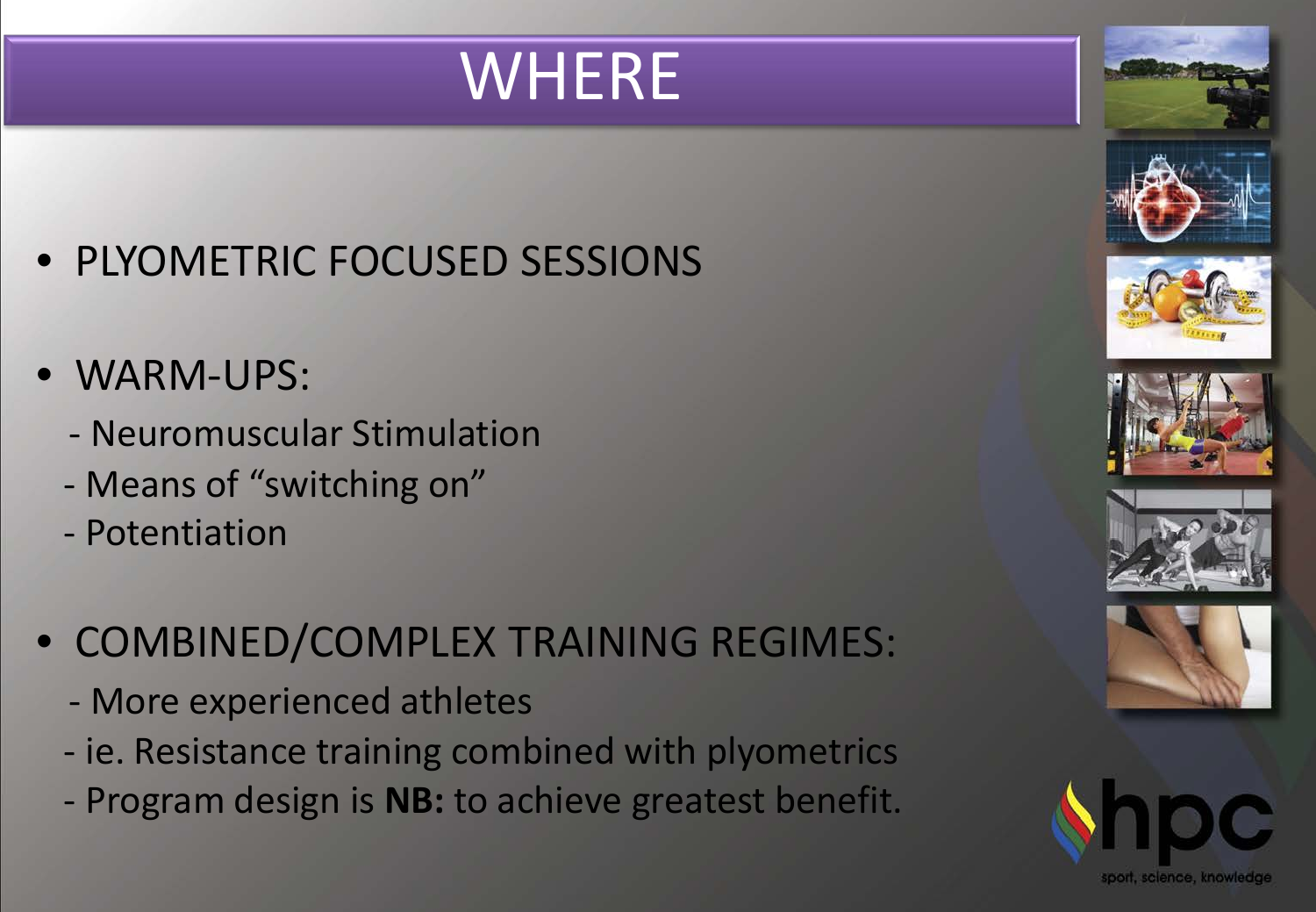#### **WHEN**

- Age ?
- Sport ?
- Season ?
- Periodisation Plan?











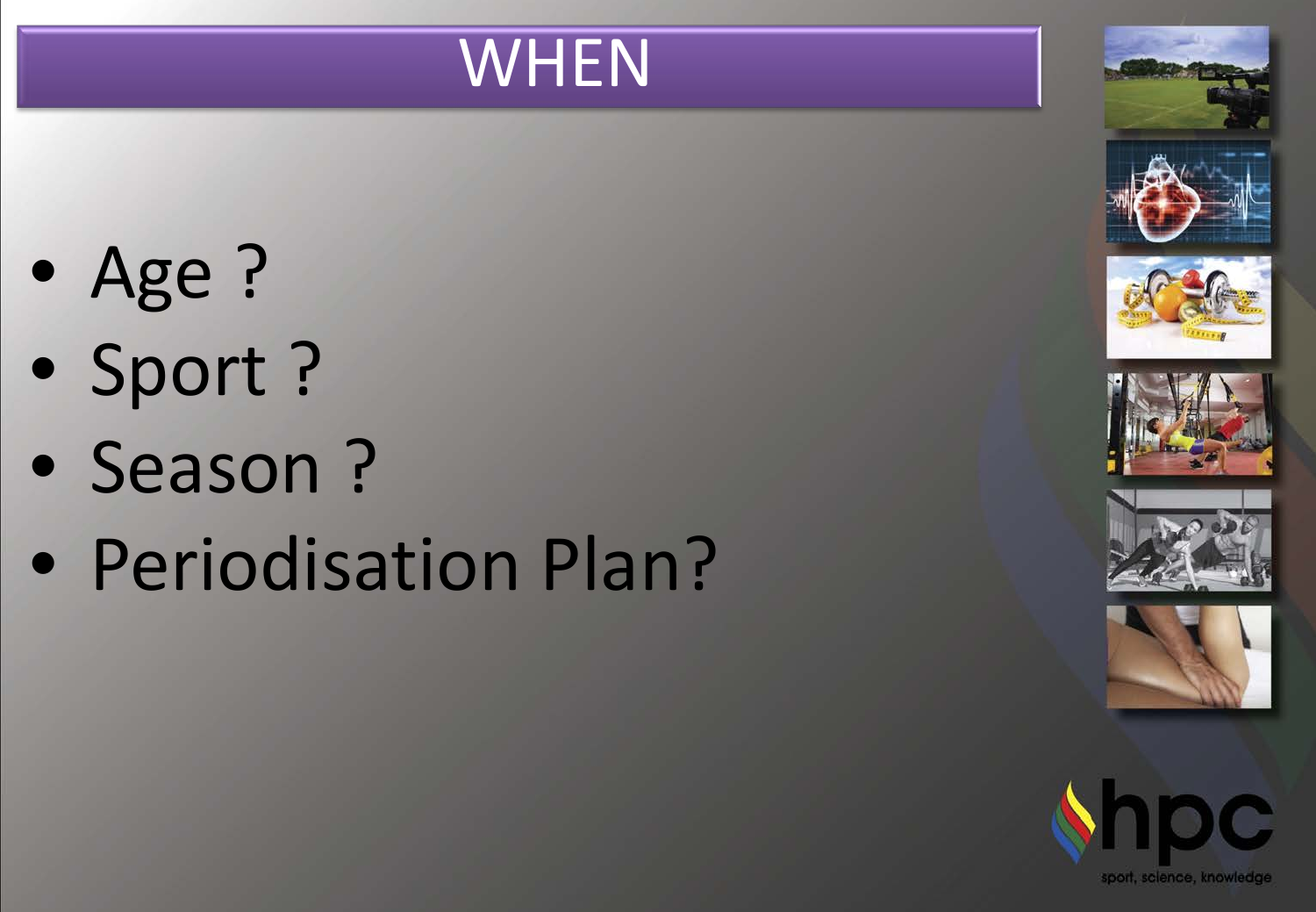#### PROGRAM DESIGN

- MODE
- INTENSITY
- FREQUENCEY
- RECOVERY
- VOLUME
- PROGRAM LENGTH
- PROGRESSION











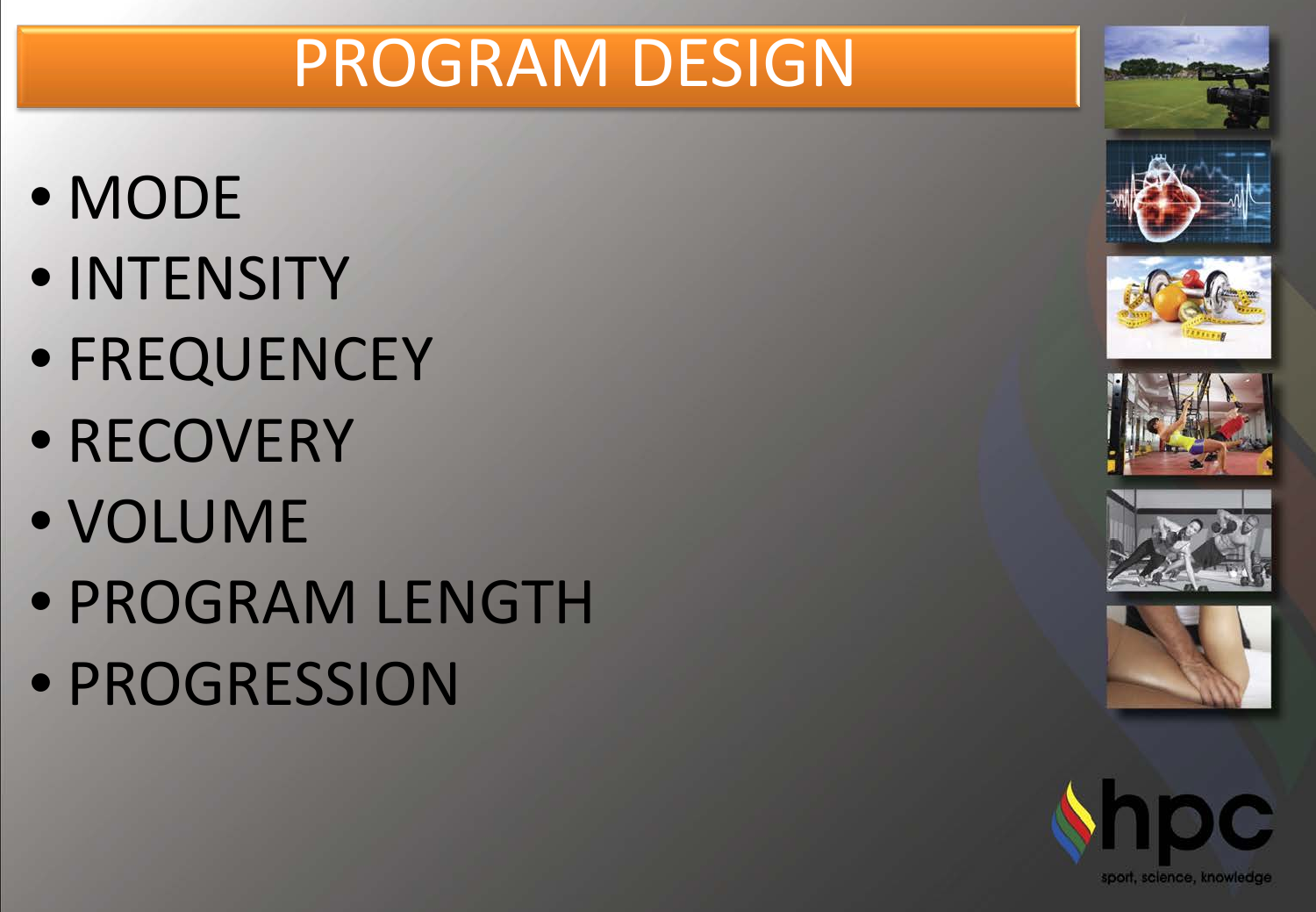#### **HOW**

• Factors to take into consideration when implementing plyometrics.



sport, science, knowledge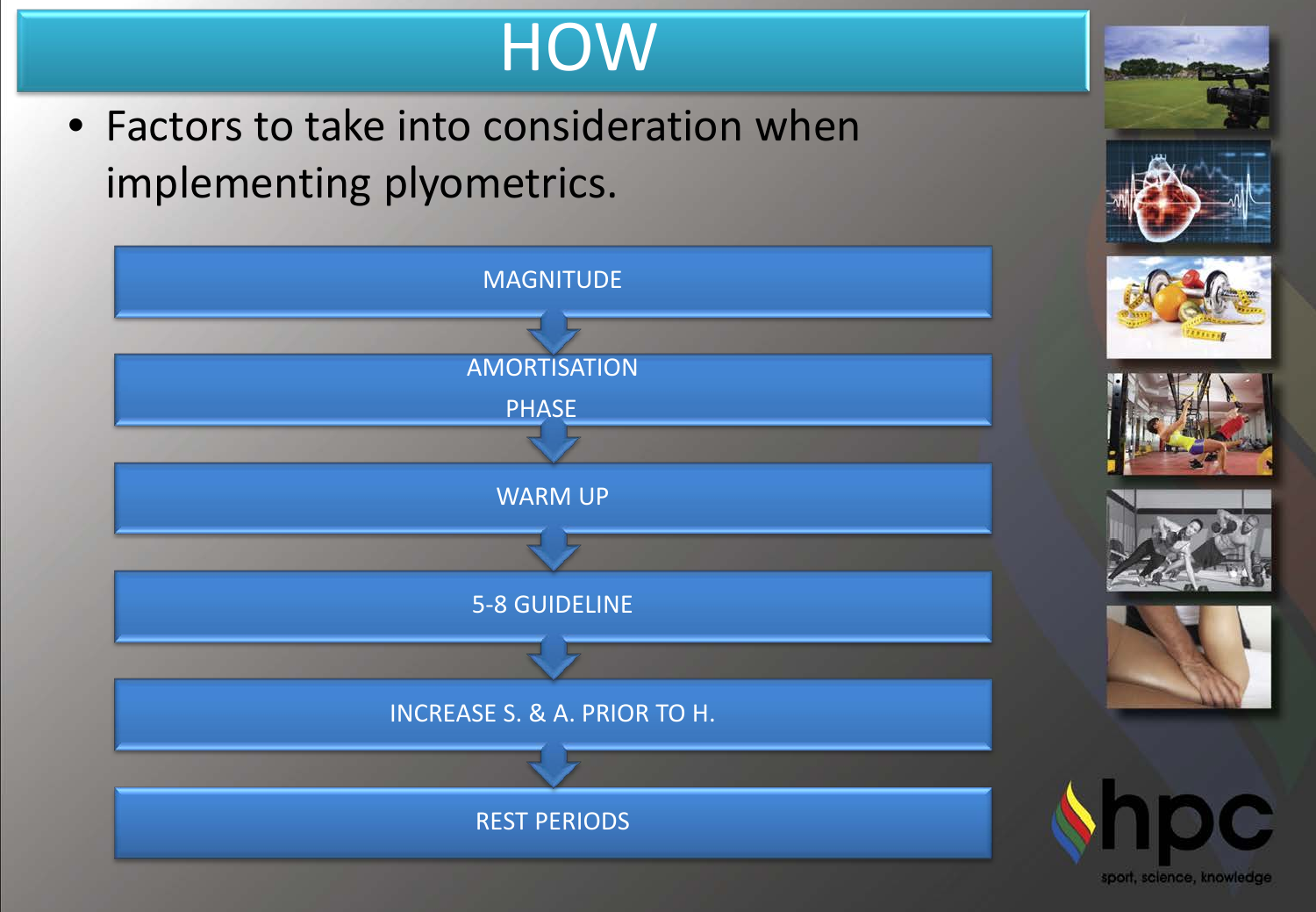#### CONSIDERATIONS

#### Plyometric Progression Model















sport, science, knowledge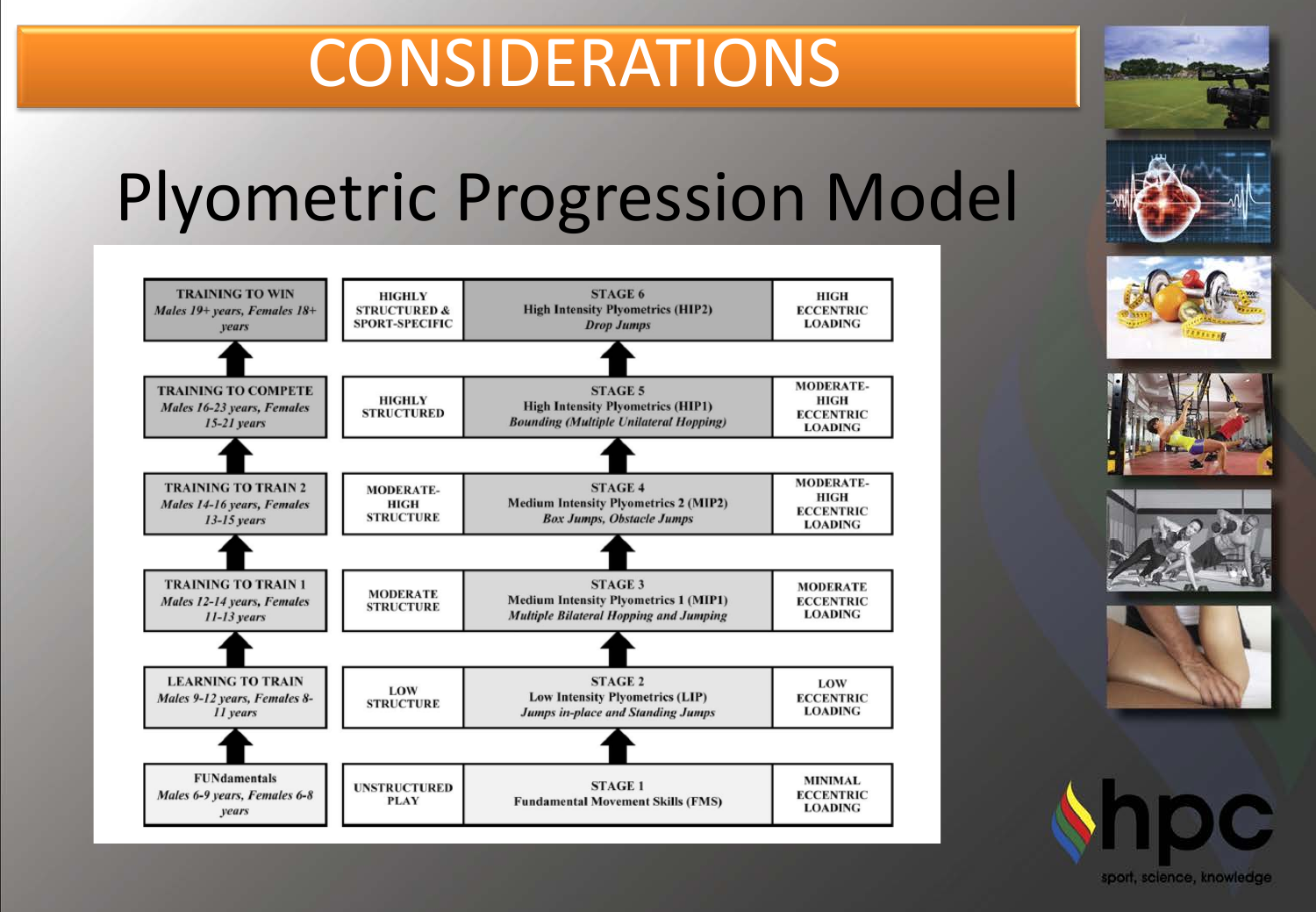#### CONSIDERATIONS

#### **Tests to establish if an athlete can move to intermediate - advanced plyometrics:**

- Fully back squat 1.5 times their own body weight
- Bench press 1RM should be at least  $1.0 1.5$  times the body weight
- Perform five clap push-ups in a row.
- Perform 5 reps @60% in 5 seconds
- Balance stand on 1 leg for 30 sec without falling











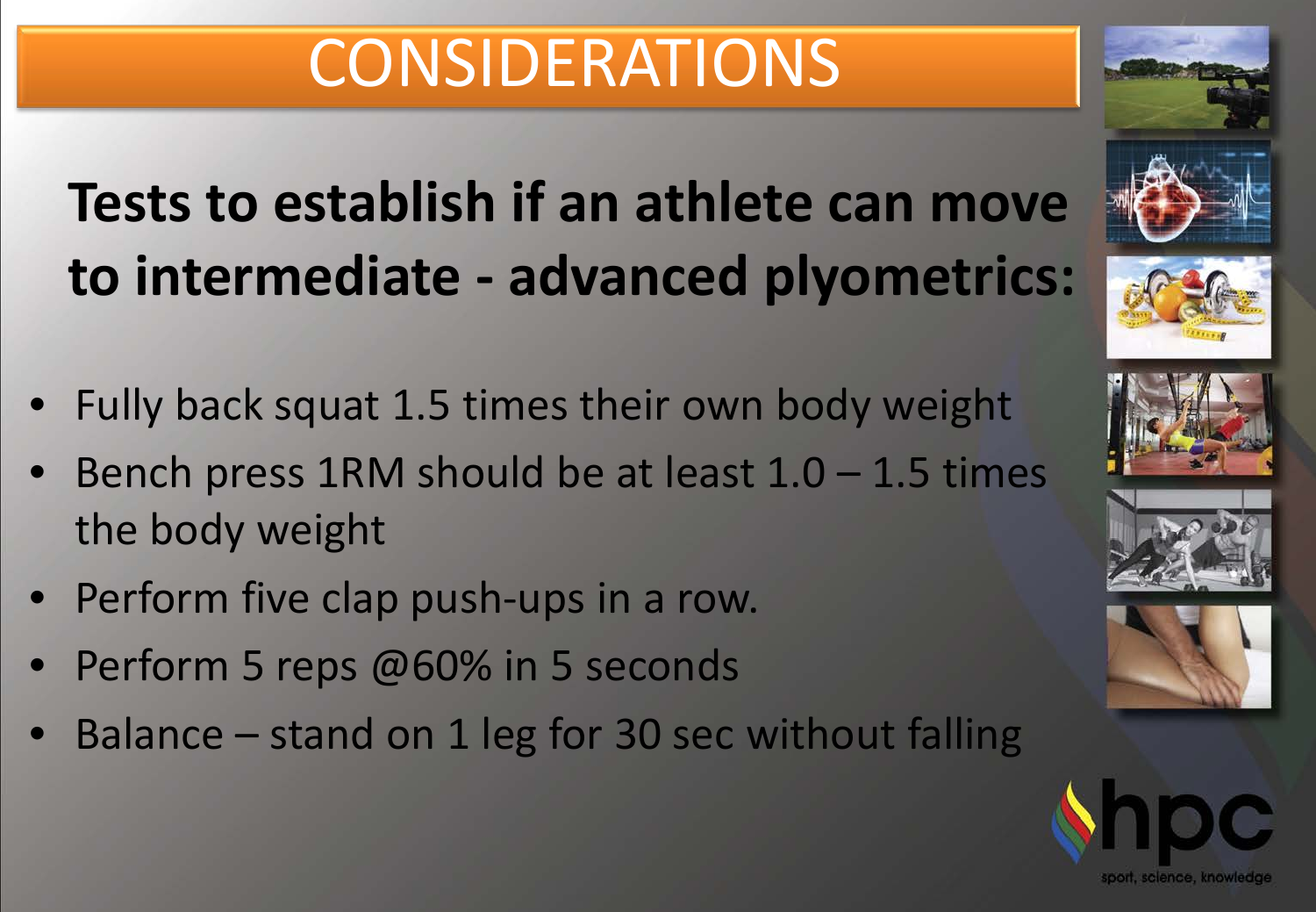#### CONSIDERATIONS

#### **Key Points when doing plyometrics**

- Technique, Technique, Technique!!
- Posture and Control
- Contact points (hands, feet etc.)
- Gradual Progression
- Changeover from Eccentric to Concentric Muscle Movement
- Rate/ Speed of execution
- **Be Critical**











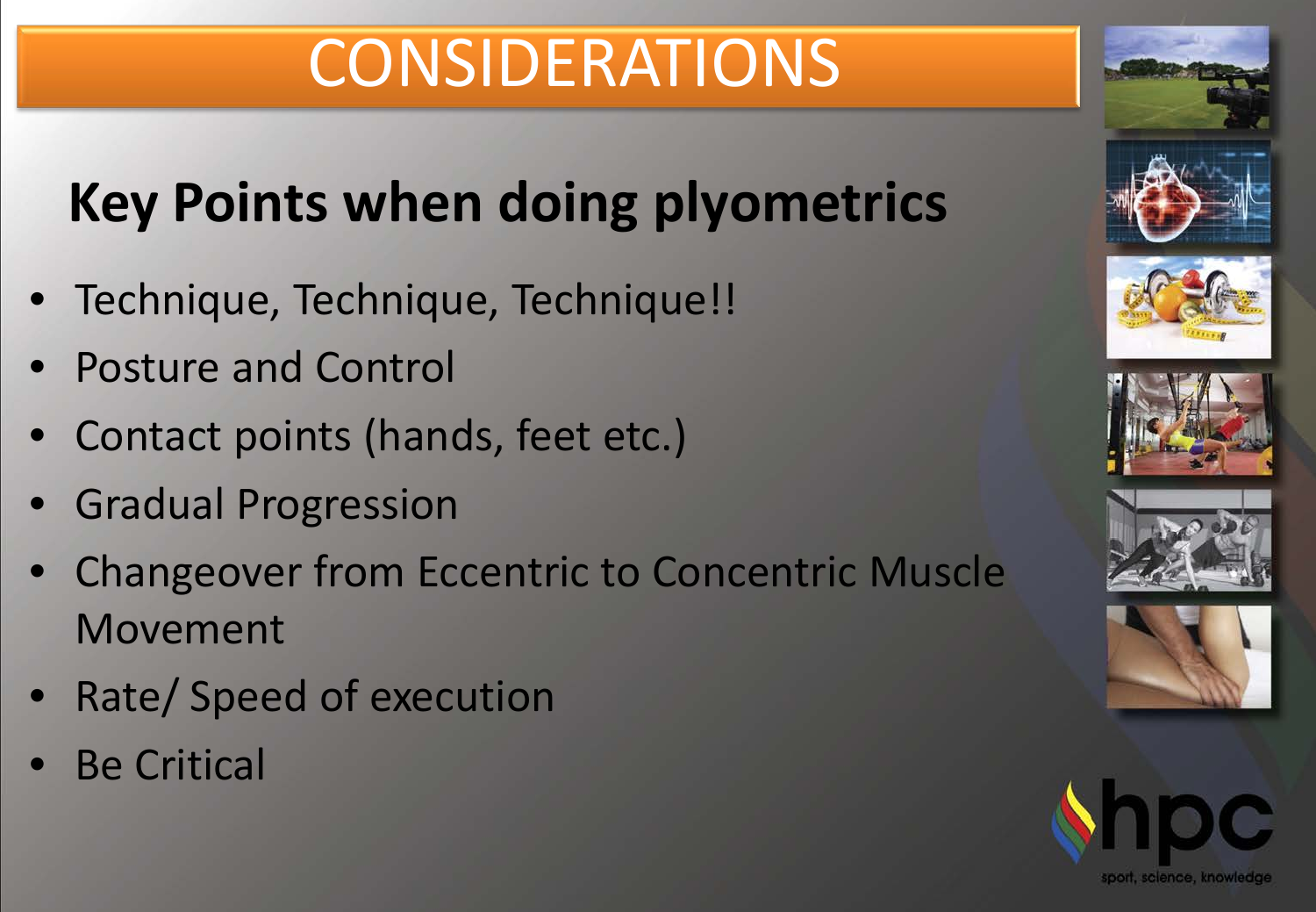#### DISCUSSION TOPICS

- CAN WE USE/IMPLEMENT PT IN WRESTLING? AND WHY?
- SCHEDULE AND SEASON
- HOW CAN WE IMPLEMENT IT IN OUR TRAINING?
- PROGRAM DESIGN: WHERE, WHEN, HOW MUCH ETC.?
- **PRACTICALITY**















sport, science, knowledge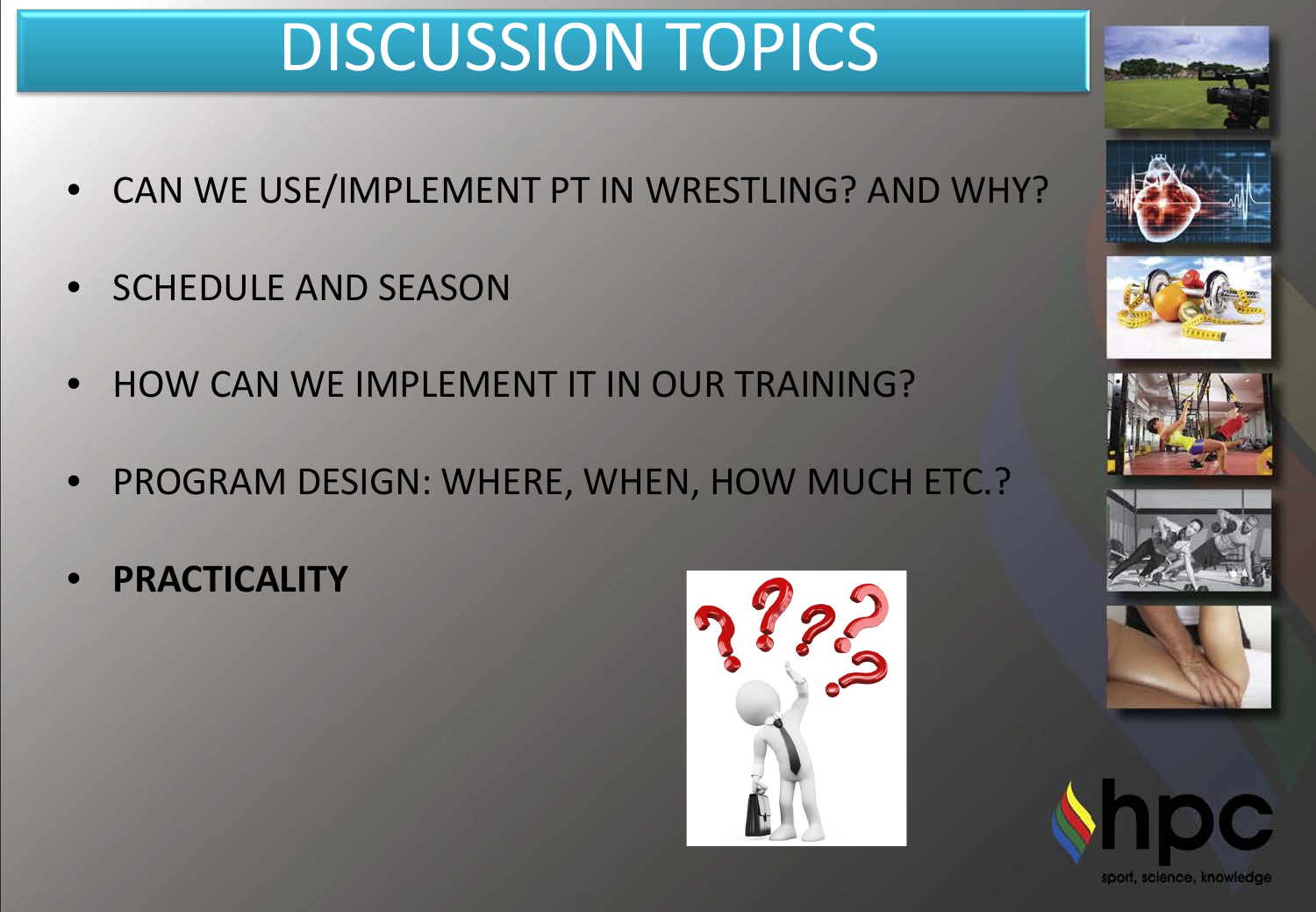# Conclusion

- Increased neuromuscular stimulation
- Great method of rapid force development
- Quality vs. quantity rule
- Innovation and Simplicity
- "Not the be all and end all"

 - Is an effective training method but not should not be done without adequate strength etc. training







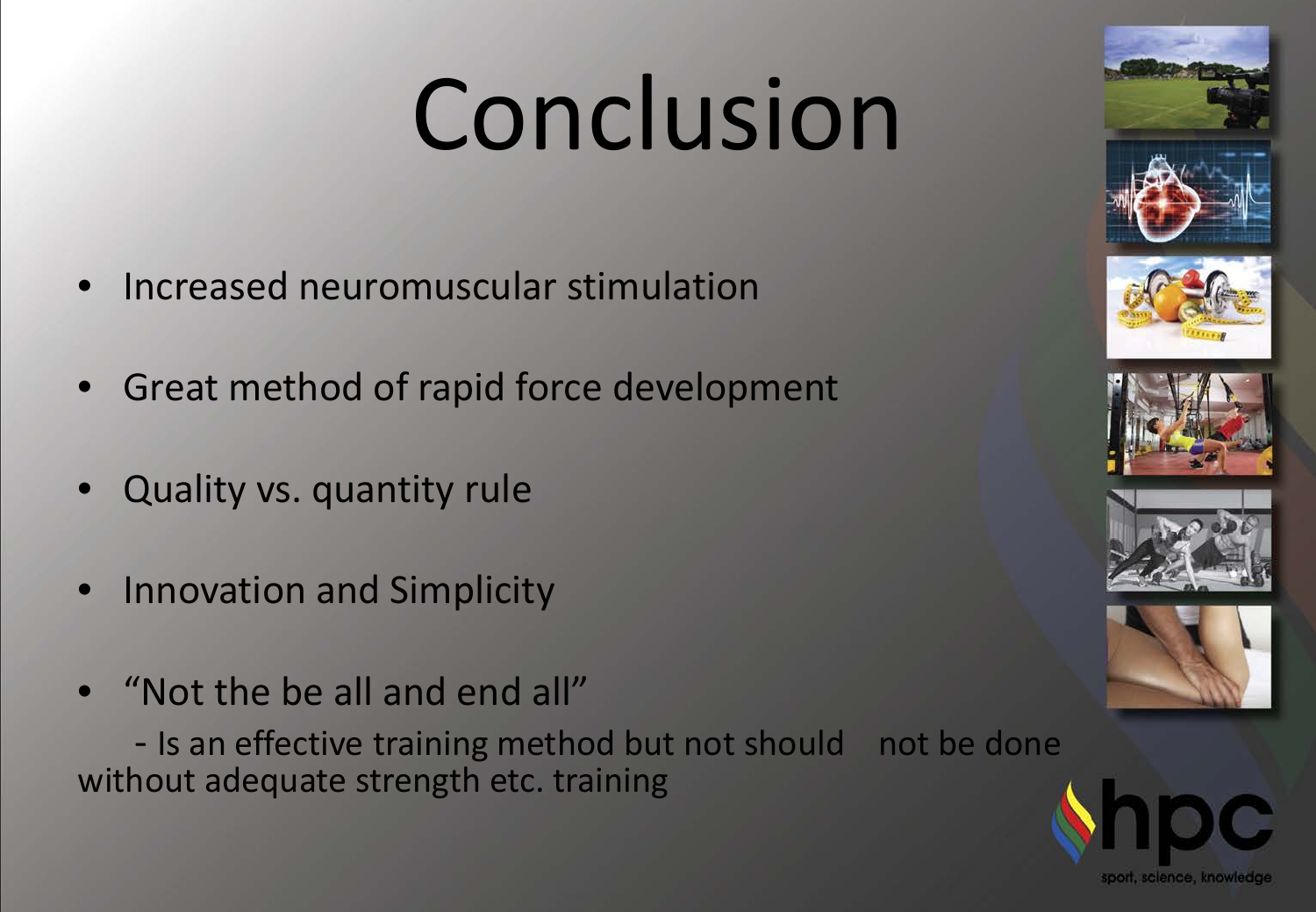# References

- 1. Faigenbaum, A., Myer,G., (2012) *Effective Strategies for Developing Young athletes. ACSM Health and Fitness Journal.* 16(5)
- 2. Mirtza, T., Chandlerb,J., Eyersb,C., (2011) *The Effects of Physical Activity on the Epiphyseal Growth Plates: A Review of the Literature on Normal Physiology and Clinical Implications.*  Journal of clinical medical research*.3(1) 1-7.*
- 3. Faigenbaum, A., Myer,G., (2012) *Effective Strategies for Developing Young athletes. ACSM Health and Fitness Journal.* 16(5)
- 4. Verkhoshansky, Yuri and Mel Cunningham Siff. *Supertraining*. 1st ed. Rome: Verkhoshansky SSTM, 2009. Print.
- 5. Baechle, Thomas R and Roger W Earle. *Essentials Of Strength Training And Conditioning*. 1st ed. Champaign, IL: Human Kinetics, 2008. Print.